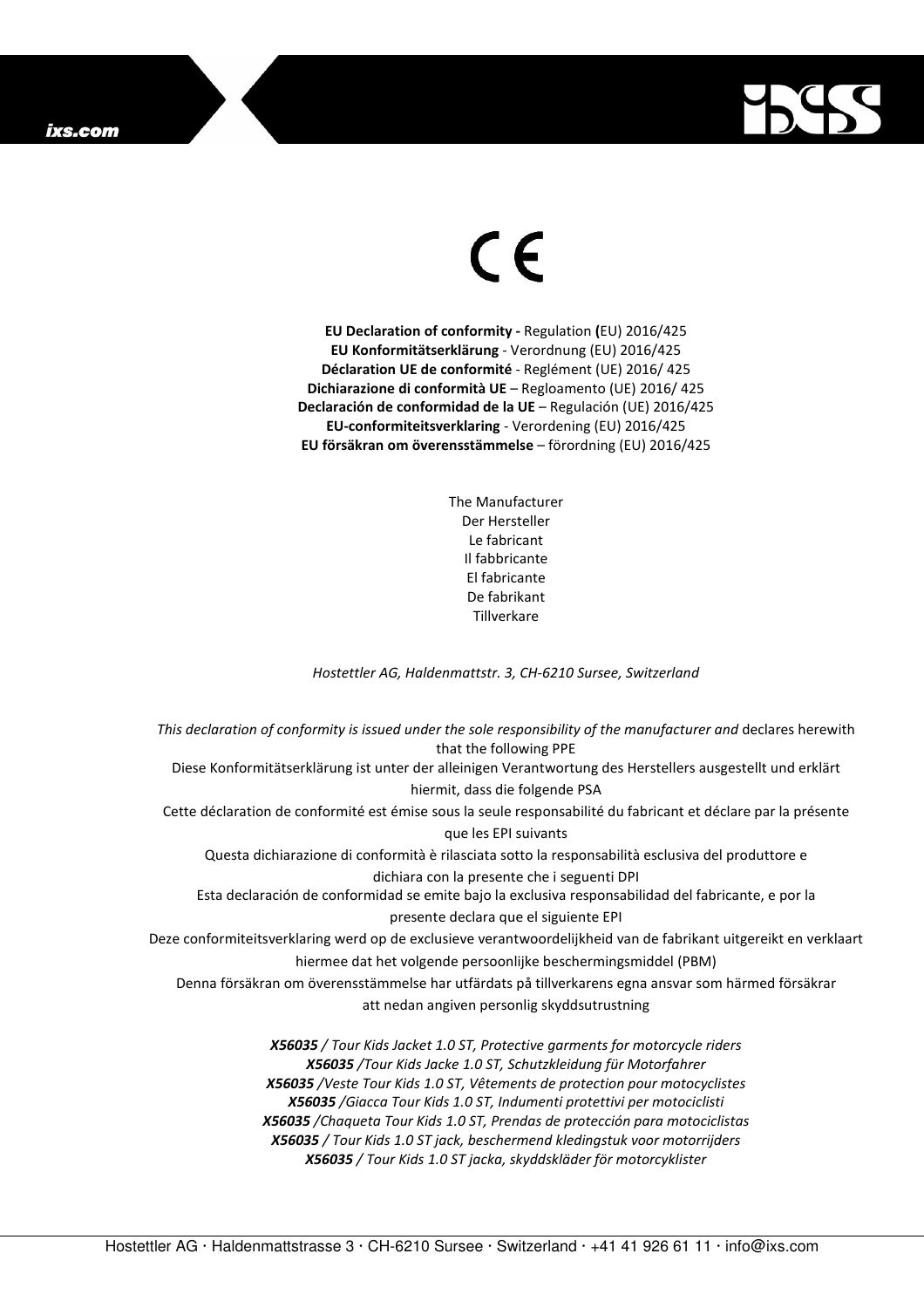



has undergone the EU-type examination conformity assessment procedure (Module B) performed by the Notified Body, IDIADA AUTOMOTIVE TECHNOLOGY, S.A. (OC.0164), P. I. L'ALBORNAR, E-43710 Santa Olivia (Tarragona – Spain), which has issued the EU Type Examination Certificate No. MT19060017.

And is compliant with the following Standard prEN17092-4:2018 (A)

## hat das EU-Baumusterprüfungs-Konformitätsbewertungsverfahren durchlaufen (Modul B) durchgeführt von der benannten Stelle, IDIADA AUTOMOTIVE TECHNOLOGY, S.A. (OC.0164), P. I. L'ALBORNAR, E-43710 Santa Olivia (Tarragona – Spanien), die die EU-Baumusterprüfbescheinigung Nr. MT19060017 ausgestellt hat.

und entspricht der folgenden Norm prEN17092-4:2018 (A)

a subi la procédure d'évaluation de la conformité pour l'examen de type UE (module B) réalisée par l'organisme notifié, IDIADA AUTOMOTIVE TECHNOLOGY, S.A. (OC.0164), P. I. L'ALBORNAR, E-43710 Santa Olivia (Tarragona – Espagne), qui a délivré le certificat d'examen de type UE n°. MT19060017.

Et est conforme à la norme suivante prEN17092-4:2018 (A)

è stato sottoposto alla procedura di valutazione della conformità dell'esame UE del tipo (modulo B) eseguita dall'organismo notificato, IDIADA AUTOMOTIVE TECHNOLOGY, S.A. (OC.0164), P. I. L'ALBORNAR, E-43710 Santa Olivia (Tarragona – Spagna), che ha rilasciato il certificato di esame UE del tipo n. MT19060017.

Ed è conforme alla seguente norma prEN17092-4:2018 (A)

ha sido sometido al procedimiento de evaluación de conformidad del examen de tipo UE (Módulo B) realizado por el organismo notificado, IDIADA AUTOMOTIVE TECHNOLOGY, S.A. (OC.0164), P. I. L'ALBORNAR, E-43710 Santa Olivia (Tarragona – España), que ha emitido el certificado de examen UE de tipo no. MT19060017.

Y cumple con el siguiente estándar prEN17092-4:2018 (A)

de EG-typekeuring-conformiteitsbeoordelingsprocedure doorlopen (module B) heeft,uitgevoerd door de aangemelde instantie IDIADA AUTOMOTIVE TECHNOLOGY, S.A. (OC.0164), P. I. L'ALBORNAR, E-43710 Santa Olivia (Tarragona – Spanje) die het certificaat van EG-typeonderzoek nr. MT19060017 afgegeven heeft,

en voldoet aan de volgende norm: prEN17092-4:2018 (A)